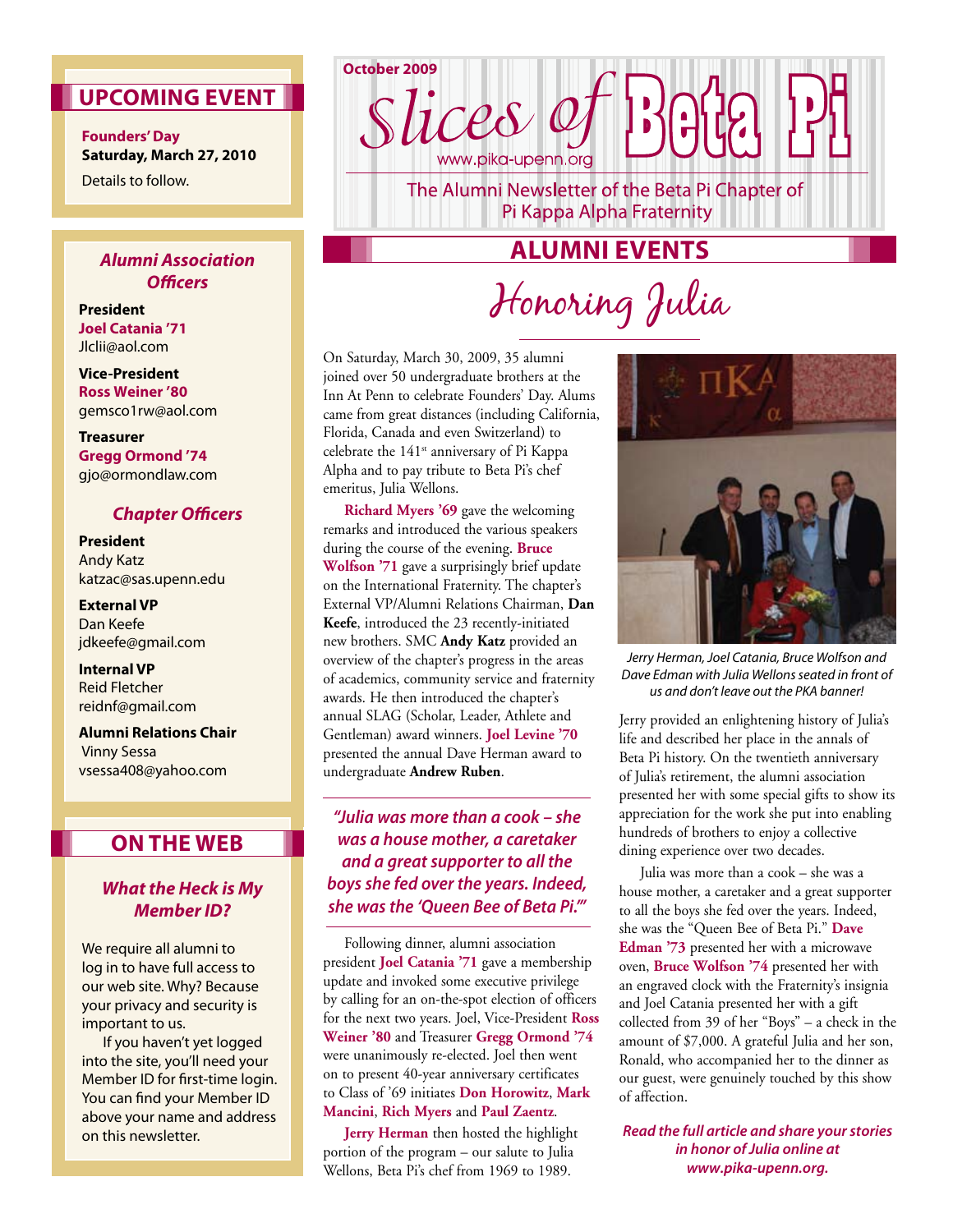# **Chapter Awards**

*Congratulations to our undergraduates for winning the following awards…*

#### *2009 Raymond L. Orians Chapter Excellence Awards*

The Raymond L. Orians Chapter Excellence Award recognizes overall chapter excellence. The chapters that win this award are amongst the best on their campus and Pi Kappa Alpha's most competitive chapters.

The qualifications for this award are:

- A year-end overall awards score of at least a 3.0 (out of 4.0)
- An active membership of at least 50 initiates
- An accredited chapter advisor
- Chapter representation at all Pike University events (including at least one Leadership Summit)

This was our first time winning this award in almost 20 years. This is the 2nd highest award a chapter can be given.

#### *2009 Recruitment: Level II Recognition*

 Recognizing chapters that achieved a thirty percent increase in initiations from the previous academic year while initiating at least twenty men and maintaining a zero balance.

#### *2009 Scholarship Plate*

For chapters maintaining a 3.0 GPA or better. The Penn Pike Chapter has won this award five years in a row.

#### *Penn Greek Community Service Tally*

Penn Pikes are proud to announce that in the 2008-2009 academic year they donated close to 800 community service hours and were the third amongst Greek Houses in total amount of money raised.

# **ON THE WEB**

### **Don't be Left out of the Loop** *Send Us Your Email Address!*

With the cost of a postage stamp now at 44 cents, your email address is just as valuable to us as your financial contribution.

By providing us with or updating your email address, you are helping us to save money by building our email database for future electronic publications. You'll also be sure to stay informed of the latest Beta Pi news and events. Update your email address and other contact information online at **www.pika-upenn.org**.Your email address will be used solely for PiKA communications, and won't be traded or sold.

While you're at it, help us to track down the email addresses of the 74% of brothers for whom we're missing them. If you are in touch with any other alumni electronically,

please send us their email addresses so they can be added to our email list. You can email updates to us at

feedback@affinityconnection.com (mention PiKA at Penn in the subject).

### *We won't SPAM you…we promise!*

# **From the Archives…**

### **Some Things Never Change!**

We love coming across great old photos from our chapter's history, including this one from the 1950 edition of *The Record*. Help us to continue publishing archived pictures in our publications! Send the best photos and stories from your era to us at content@affinityconnection.com (mention PiKA at Penn). Your submissions may be chosen to appear in the next issue of *Slices of Beta Pi*.

*Note to '80s grads: There are a TON of photos from your era in our online photo albums at*  **www.pika-upenn.org***. Thanks to Ira Horowitz for submitting all of these classic pictures.*

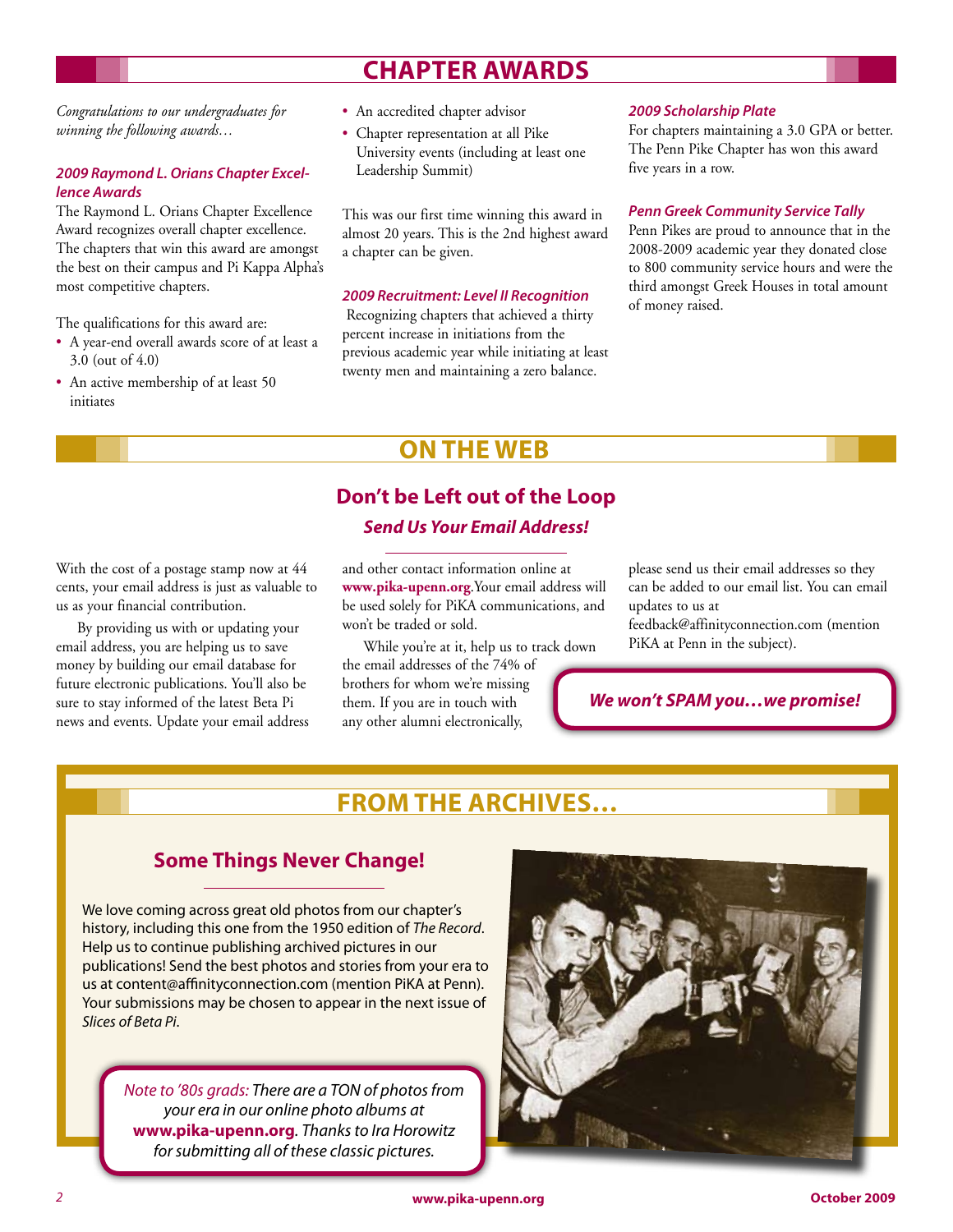# **Alumni Profile**

### **From Switzerland: Steve Leventhal '67 Never Misses Founders' Day**

As a young boy from New York, **Stephen Leventhal '67** always knew he wanted to go to an Ivy League school. So when it came time to choose which school he wanted to attend, he found it quite easy to make his choice: the University of Pennsylvania.

Some of his friends had starting looking at fraternities on campus, and there was just something about Pi Kappa Alpha that Steve says drew him in.

"At that time, in the '60s, fraternities were stereotyped," he said. "There were the athletic ones, the religious ones; Pi Kap was a mixture, full of all kinds of people. That was the [winning] touch."

After being initiated into PiKA, Steve and the other brothers spent half of a year in temporary housing while the new fraternity house was being built. They referred to their new quarters simply as "The Slum."

*"[I] feel a real bond with these guys, the bonds remain very strong. My hope is that the fraternity will continue, it should continue, and I'm counting on the new guys to keep it going."*

"I can't remember my specific first fraternity party experience, there were so many over those years," he said. "[But] I do remember we had good parties at 'The Slum.'"

But his most memorable times in PiKA were spent just hanging out at the house. Just being among his brothers at the time, whether they were studying or just relaxing, was enough of an experience in itself.

Steve also says that the spirit of the "brotherhood" has helped him in so many different ways and shaped him throughout his career outside of Penn.

"[The fraternity] helped me deal honestly with people, getting along with people who have different personalities," he said. "I learned to have amicable relationships, which help in the business world. You have to accept people for who they are. Just as we kept the house going together [as a fraternity], I have to bring people together in teamwork."

While at Penn, Steve acquired his bachelor's degree in Biology before attending the Penn Medical School program. He continued to visit the PiKA house and brothers all eight years he was there, strengthening his bond with brothers from the late '60s to the early '70s.

After an internship and his residency at the Hospital of the University of Pennsylvania, he went back to the Wharton school at Penn where he received his MBA in Business.

He began his work in New Jersey as the head of marketing with Novartis Pharmaceuticals Company. But with their headquarters in Switzerland, Steve soon found out that he had quite the transition ahead of him.

What was to be a three-year stint of time eventually turned into his permanent family residency. With three small children and his wife, the family had to pull together for a big move to the suburbs of Basel, Switzerland.

"It wasn't easy, and I give my wife a lot of credit" said Steve. "We all had to learn German, which took hard work. It took many years, but we tried to assimilate as much as we could. We also tried to do as much 'Swiss' stuff as possible." Though Steve admits no matter how hard you try, as an American you can never really become part of the Swiss society.

Currently, Steve is a partner in a small investment bank in Zürich, Switzerland, Bank am Bellevue, where he specializes in healthcare.

When he finds spare time, he enjoys skiing in the Alps, indulging in Swiss chocolates, and taking weekend trips with his wife all over Europe. They also enjoy visiting their children.

When thinking of the current brothers of PiKA, he wants them to know how important their own educations, and even



*Steve Leventhal '67 with his family.*

higher educations, can be for the future.

It's tough times out there, and having a specialized degree really helped me," he said. "Being able to fall back on some sort of technical knowledge is indispensable. It is a very good idea to have a specific skill in this world."

Steve also holds that it is important for brothers and alumni to keep close financial ties with the fraternity. He is a valued contributor to the Wellons Fund of PiKA, being that Julia Wellons was the house cook while he was there.

Steve still feels a tremendous connection to the fraternity today, even being thousands of miles away. He loves to attend the Founders' Day Reunion this spring held every year at the fraternity. Steve hasn't missed one since he's graduated.

"[I] feel a real bond with these guys, the bonds remains very strong," he said. "My hope is that the fraternity will continue, it should continue, and I'm counting on the new guys to keep it going."

*Originally published at www.pika-upenn.org on May 1, 2009.*

*When was the last time YOU came to Founders' Day? Get a group together and make plans to come back in 2010.*